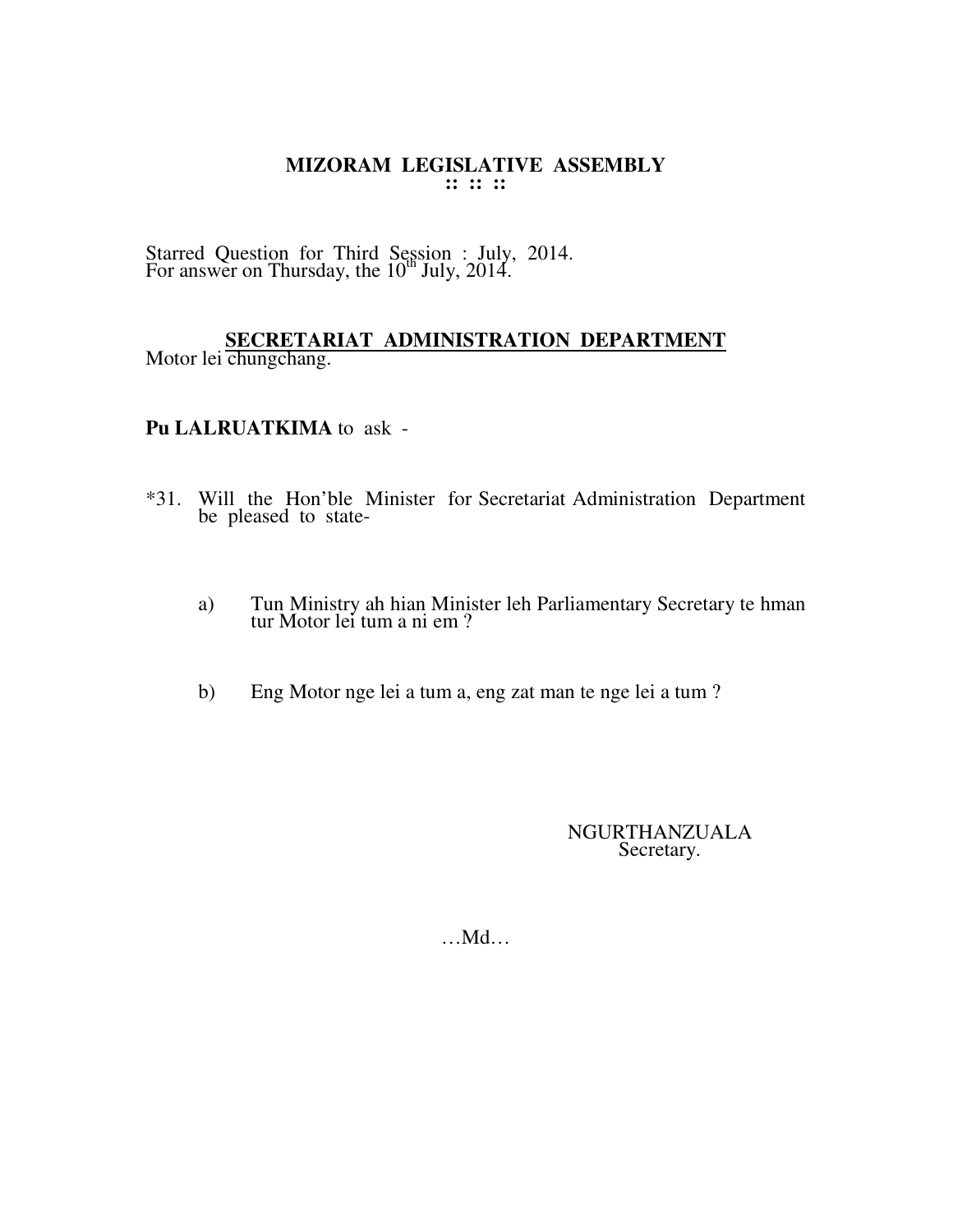Starred Question for Third Session : July, 2014. For answer on Thursday, the  $10^{th}$  July, 2014.

# **POWER & ELECTRICITY DEPARTMENT**

Hnathawhna hmuna boral chungchang.

## **Dr. K. BEICHHUA** to ask –

- \*32. Will the Hon'ble Minister for Power & Electricity Department be pleased to state –
	- a) Dt. 14/6/2014 a Pu S. Beirakhu M.R Skill-II labour a hnathawhna hmun a current man avanga boral ta hnenah zangnadawmna pek a ni em ?
	- b) He thihna ah hian tunge mawhphur ?
	- c) Mawhphurtu chungah action lak a ni em ?

NGURTHANZUALA **Secretary** 

….h…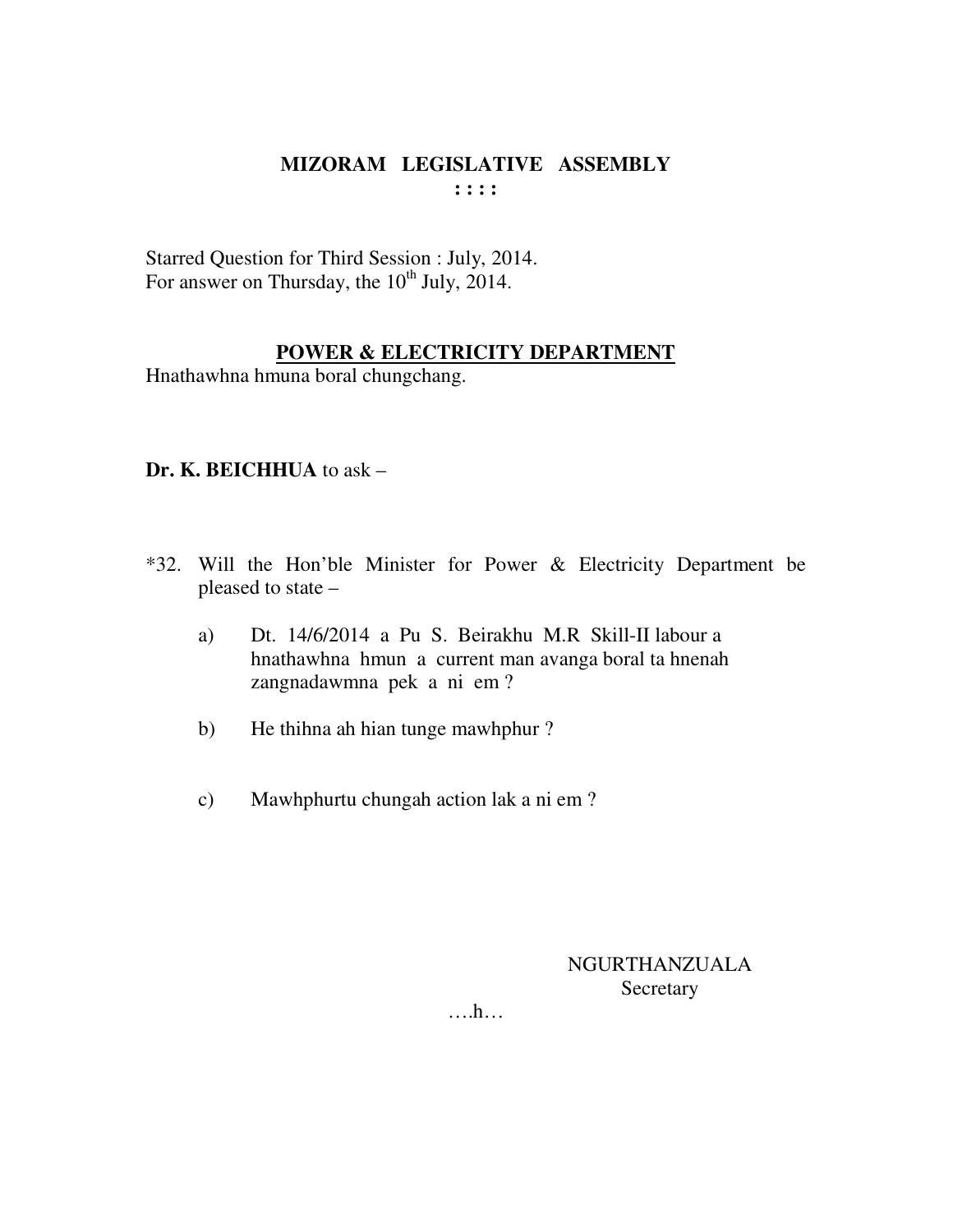# MIZORAM LEGISLATIVE ASSEMBLY

 $: : :$ 

Starred Question for Third Session : July, 2014 For answer on Thursday, the  $10^{th}$  July, 2014

### FOOD, CIVIL SUPPLIES & CONSUMER AFFAIRS DEPARTMENT

Gas chungchang.

## Er. LALRINAWMA to  $ask -$

- \*33. Will the Hon'ble Minister for Food, Civil Supplies & Consumer Affairs Department be pleased to state -
	- Gas a pangngaia a van viau lai hian Black-in lei tur a  $a)$ awm reng a. Hei hi Sorkarin a hria em ?
	- Engtia hma lak nge a tum?  $b)$

# **NGURTHANZUALA** Secretary.

\*\*\* $V$ \*\*\*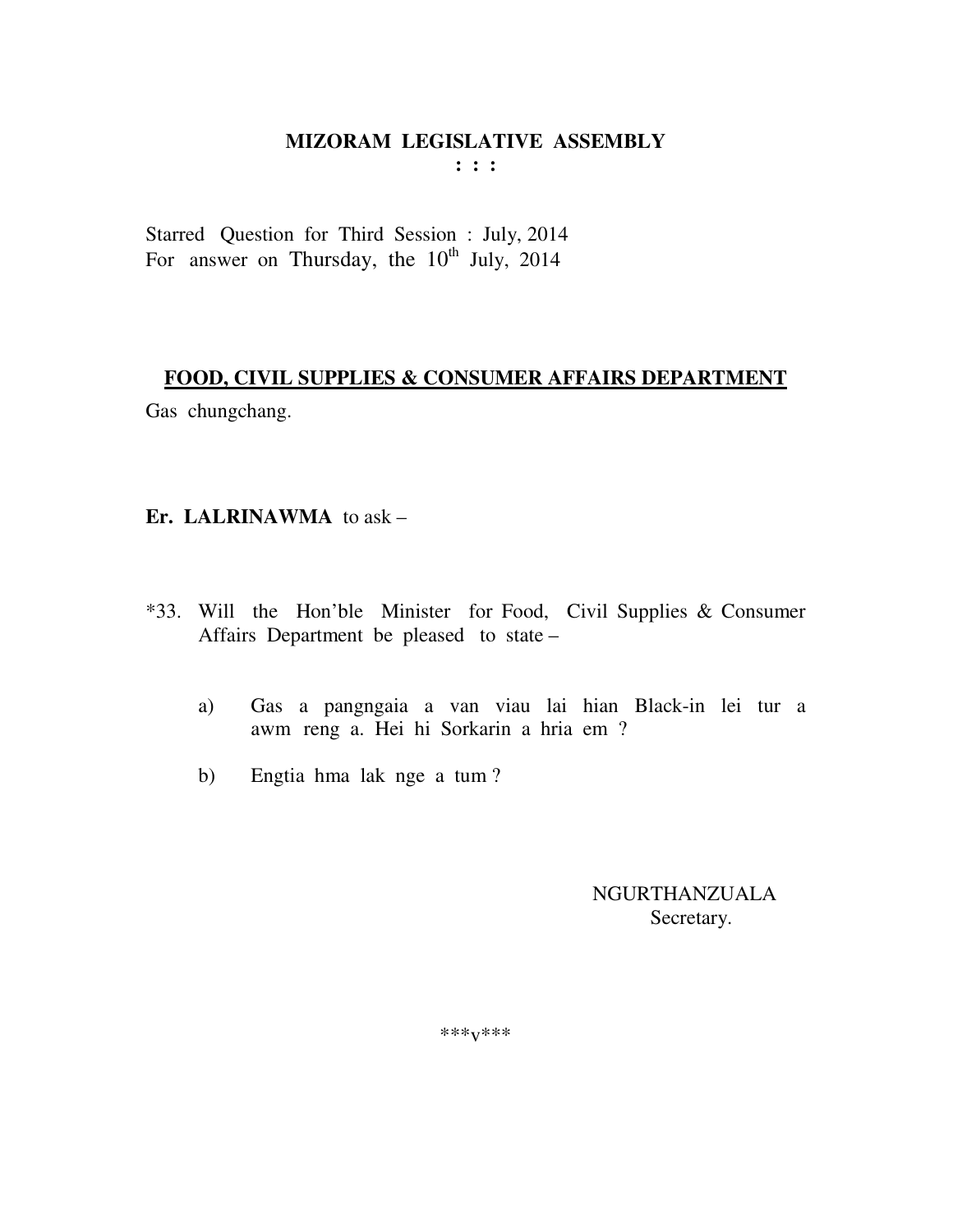Starred Question for Third Session : July, 2014. For answer on Thursday, the  $10^{th}$  July, 2014.

# **HEALTH & FAMILY WELFARE DEPARTMENT**

Civil Hospital Saiha chungchang.

## **Dr. K. BEICHHUA** to ask -

- \*34. Will the Hon'ble Minister for Health & Family Welfare Department be pleased to state
	- a) Civil Hospital Saiha a Gynaecologist leh Paediatrician dah theih loh chhan enge ni ?
	- b) Saiha district-a IMR sang lutuk tihniam turin sorkarin engtin nge hma a lak ?

#### NGURTHANZUALA Secretary.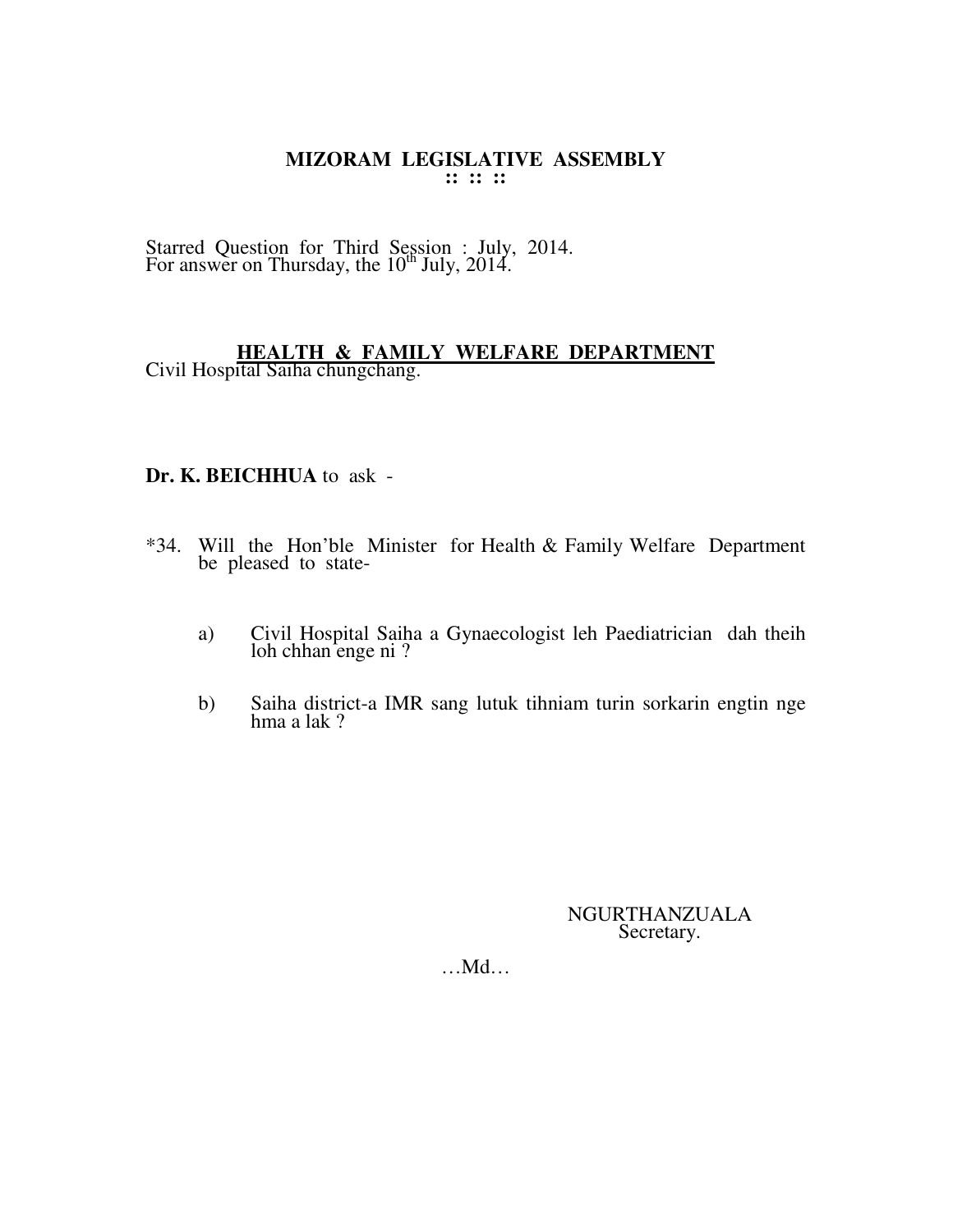Starred Question for Third Session : July, 2014. For answer on Thursday, the  $10^{th}$  July, 2014.

# **LAND REVENUE & SETTLEMENT DEPARTMENT**

Leiman chungchang.

## **Pu LALRUATKIMA** to ask –

- \*35. Will the Hon'ble Minister for Land Revenue & Settlement Department be pleased to state –
	- a) Leiman/In hmun lo ram chhiah atangin kum 2010-2011, 2011-2012, 2012-2013, 2013-2014 ah te engzatnge sum hmuh anih ?
	- b) Leiman/In hmun lo ram chhiah tun hnai ah tih pun tum a ni em ?
	- c) Engvanga tih pun tum nge anih ?

NGURTHANZUALA **Secretary** 

….h…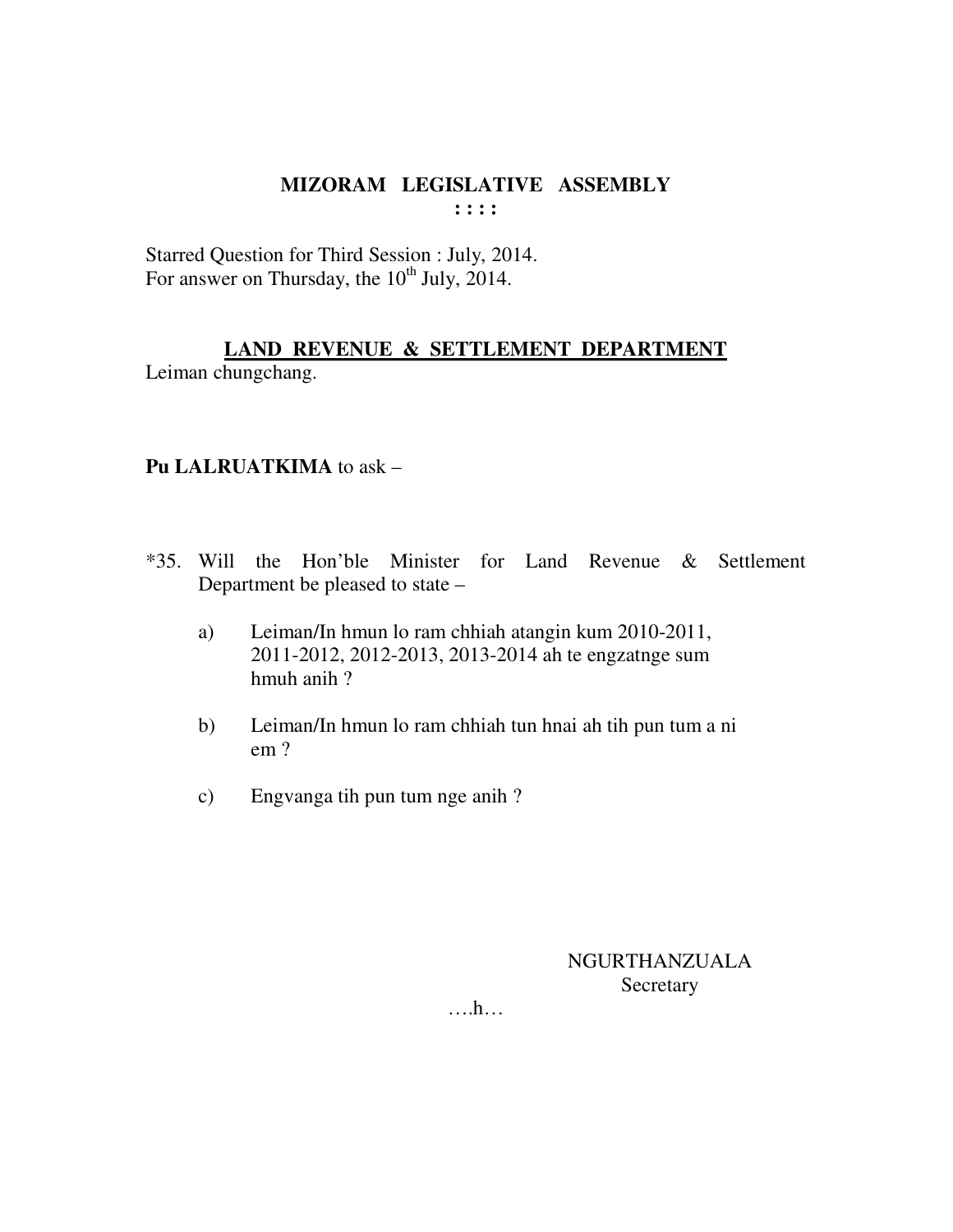Starred Question for Third Session : July, 2014. For answer on Thursday, the  $10^{th}$  July, 2014.

## **HEALTH & FAMILY WELFARE DEPARTMENT** Damdawi enna chungchang

#### **Pu R. VANLALVENA** to ask –

\*36. Will the Hon'ble Minister for Health & Family Welfare Department be pleased to state –

 Damdawi tha leh tha lo enna (Laboratory) Mizoram sorkar hian a nei em? Nei lo ta se, nei ve tura hmalakna a awm em?

> NGURTHANZUALA Secretary

...z…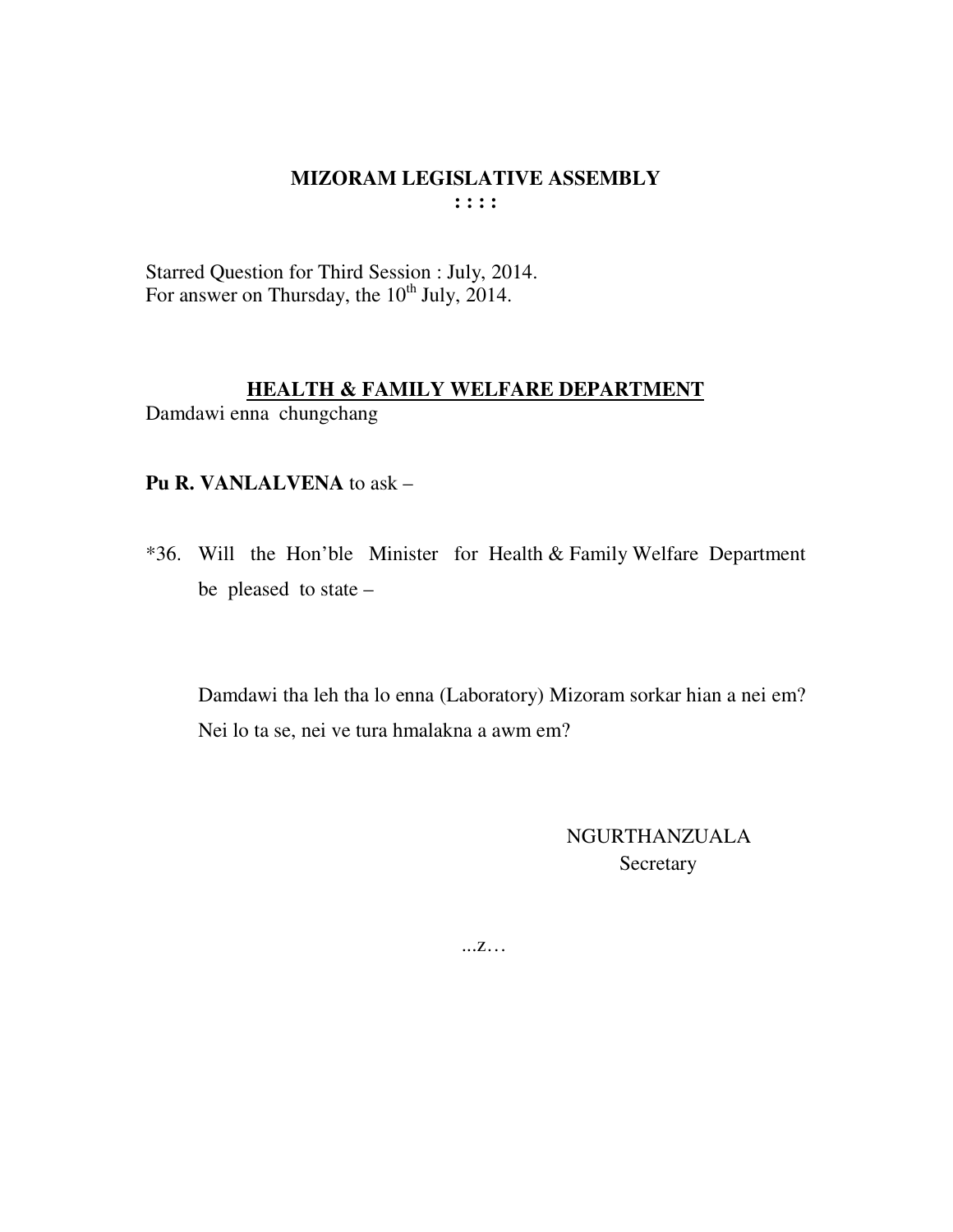Starred Question for Third Session : July, 2014.<br>For answer on Thursday, the 10<sup>th</sup> July, 2014.

### **GENERAL ADMINISTRATION DEPARTMENT**

Saiha D.C. office building sak chungchang.

## Dr. K. BEICHHUA to ask -

\*37. Will the Hon'ble Minister for General Administration Department be pleased to state -

Saiha D.C office building sak that tumna a awm em?

**NGURTHANZUALA** Secretary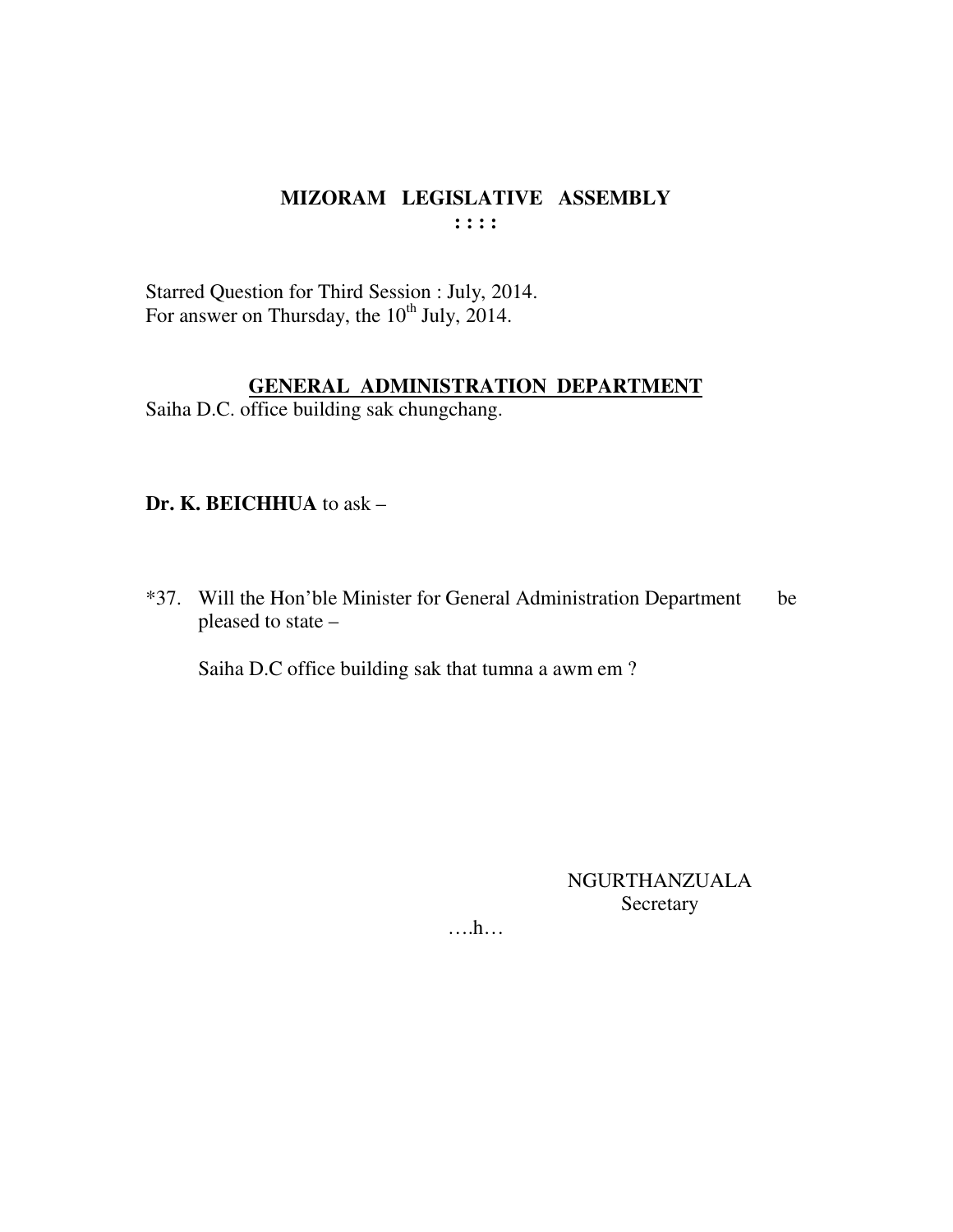# MIZORAM LEGISLATIVE ASSEMBLY

 $: : :$ 

Starred Question for Third Session : July, 2014 For answer on Thursday, the  $10^{th}$  July, 2014

#### **FOOD, CIVIL SUPPLIES & CONSUMER AFFAIRS DEPARTMENT**

Food security chungchang.

## Er. LALRINAWMA to  $ask -$

- \*38. Will the Hon'ble Minister for Food, Civil Supplies & Consumer Affairs Department be pleased to state -
	- Food Security hi Mizoramah hman tumna a awm em? a)
	- Hman nita se sum engzatnge sen belh ngai ang?  $b)$

**NGURTHANZUALA** Secretary.

\*\*\* $V$ \*\*\*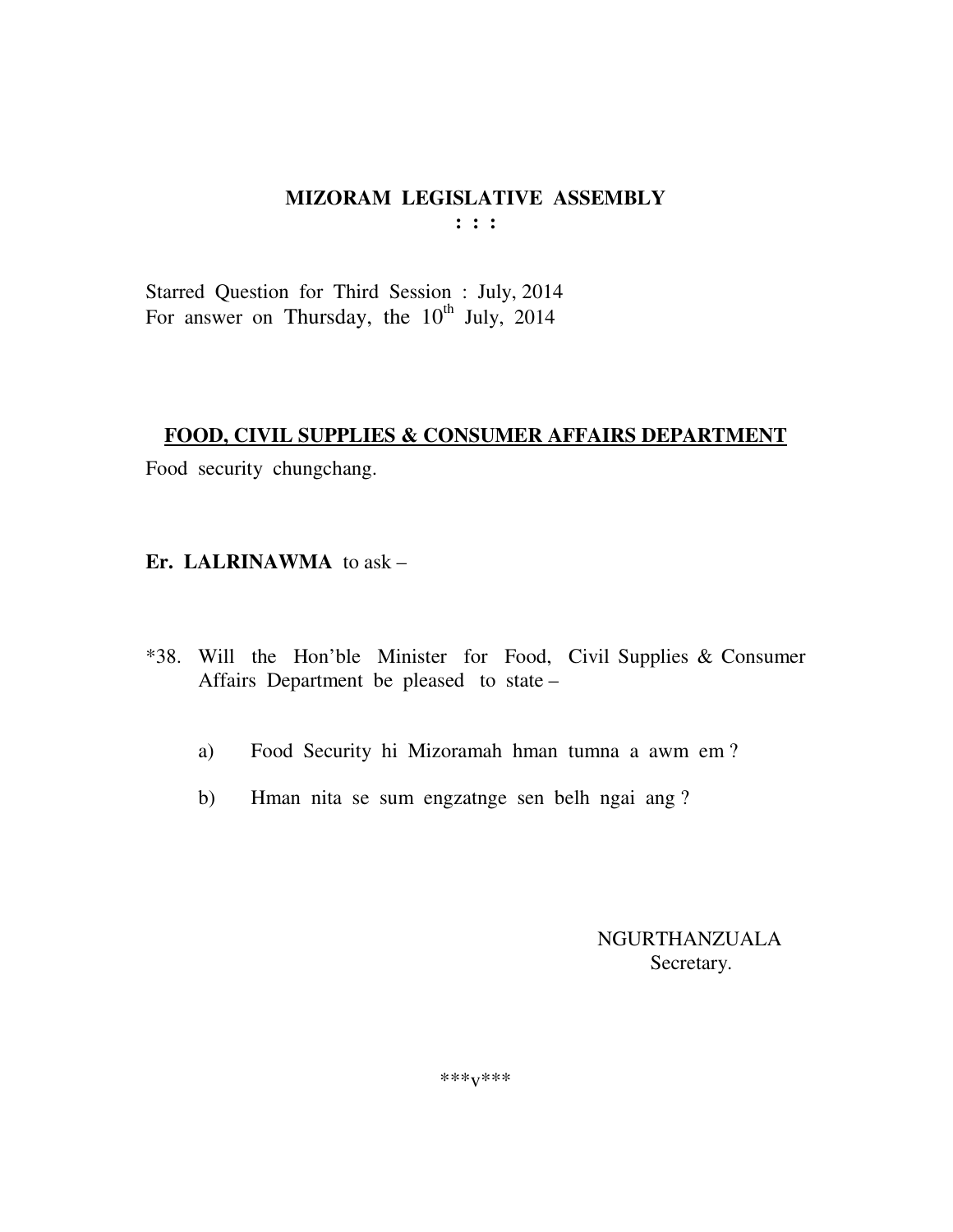Starred Question for Third Session : July, 2014. For answer on Thursday, the  $10^{th}$  July, 2014.

# **FINANACE DEPARTMENT**

Sorkar leiba chungchang.

#### **Pu LALRUATKIMA** to ask -

- \*39. Will the Hon'ble Minister for Finance Department be pleased to state
	- a) Kum 2011-2012, 2012-2013, 2013-2014 ah te khan Sorkar in leiba engzatnge a neih ?
	- $b)$ b) Tun dinhmun ah Sorkarin leiba engzatnge a neih ?
	- c) Leiba tihniam turin Sorkarin engtinnge hma a lak ?

#### NGURTHANZUALA Secretary.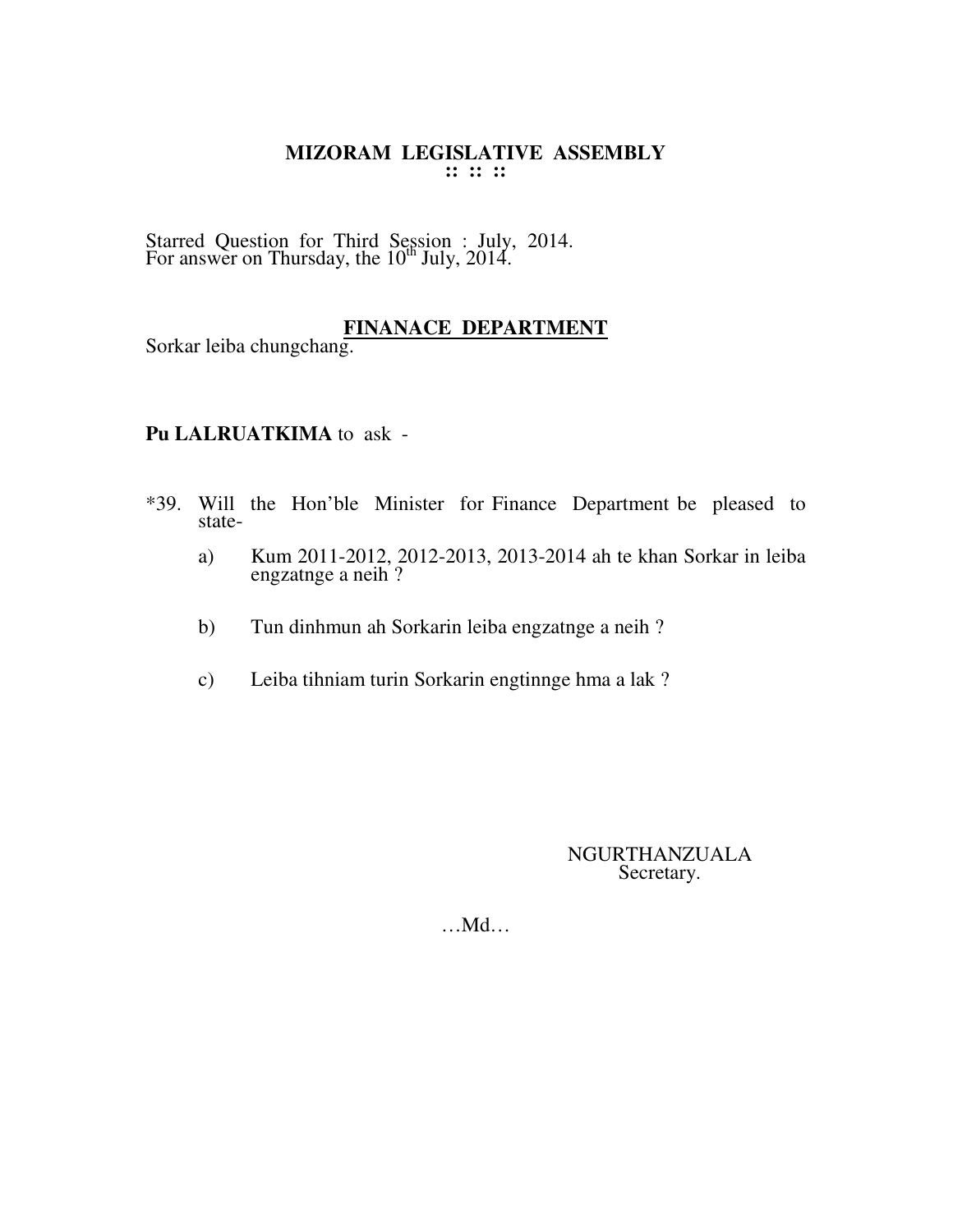Starred Question for Third Session : July, 2014 For answer on Thursday, the 10<sup>th</sup> July, 2014

### **AGRICULTURE DEPARTMENT**

NLUP pawisa chungchang.

### **Er. LALRINAWMA** to ask –

- \*40. Will the Hon'ble Minister for Agriculture Department be pleased to state –
	- a) Kum 2008 atangin NLUP ah hian pawisa engzatnge hman anih tawh ?
	- b) Beneficiaries-te kutah a pumpui thu ah engzatnge pek anih ?
	- c) NLUP special scheme-ah hian sum engzatnge hman anih ?

 NGURTHANZUALA Secretary.

\*\*\*v\*\*\*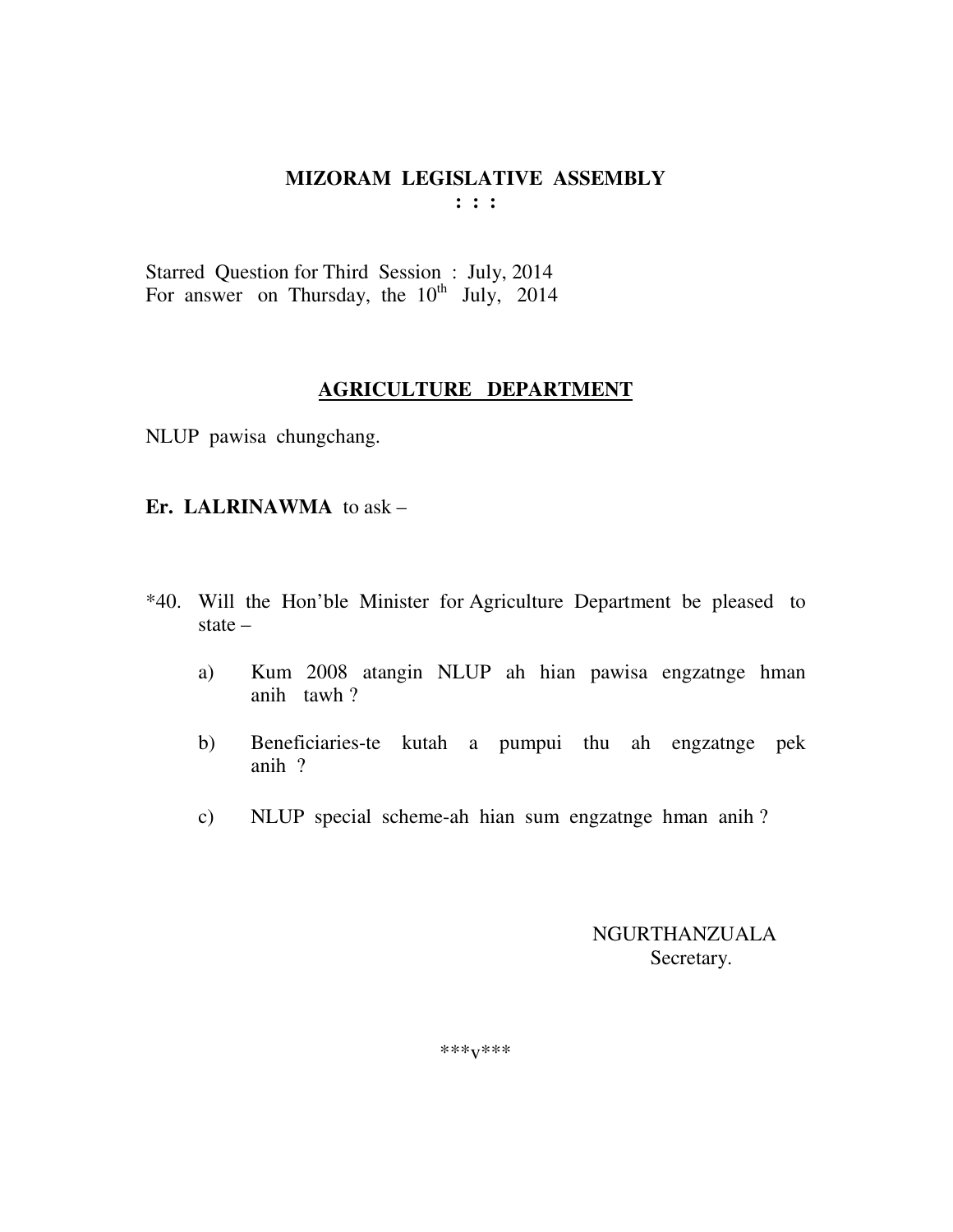Starred Question for Third Session : July, 2014. For answer on Thursday, the  $10^{th}$  July, 2014.

## **SOCIAL WELFARE DEPARTMENT**

Persons with Disability chungchang.

## **Pu LALRUATKIMA** to ask –

- \*41. Will the Hon'ble Minister for Social Welfare Department be pleased to state –
	- a) PWD Act in a phut angin rualbanlote tan Sorkar hna 4% hauhsak a ni em ?
	- b) Rualbanlote hamthatna atan engtin nge Sorkarin hma a lak?
	- c) PWD Commissioner hman tur Motor lei a ni em ? Lei a nih chuan eng Motor leh eng tik ah nge lei a nih ?

NGURTHANZUALA Secretary

….h…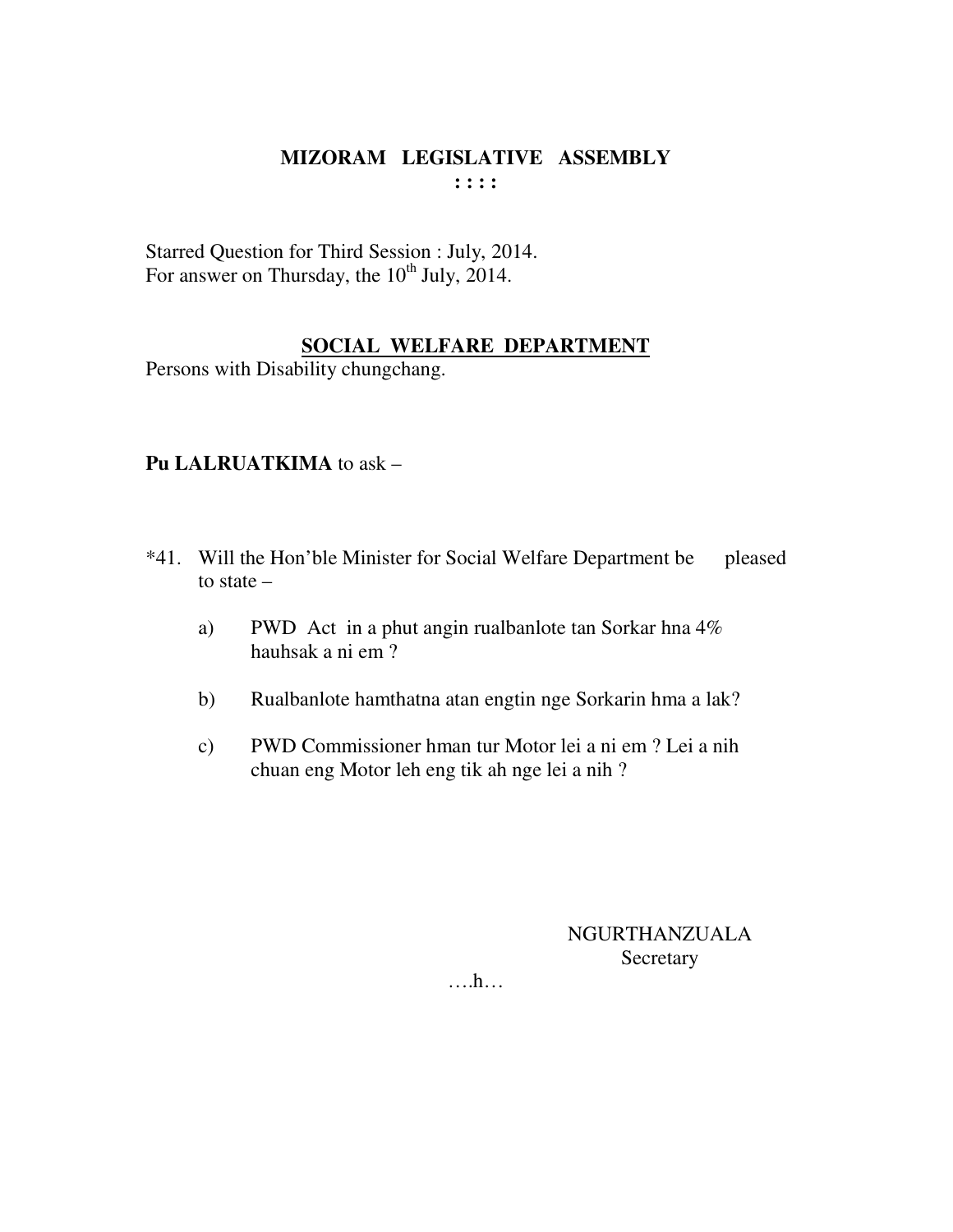Starred Question for Third Session : July, 2014. For answer on Thursday, the 10<sup>th</sup> July, 2014.

# **HEALTH & FAMILY WELFARE DEPARTMENT**

Doctor chungchang.

# Pu K. SANGTHUAMA to ask -

\*42. Will the Hon'ble Minister for Health & Family Welfare Department be pleased to state -

Sawrkar-in Doctor rawih lai engzatnge a neih ? Tuna rawih lai hi sawrkarin tawk thawkhat in a hria em?

> **NGURTHANZUALA** Secretary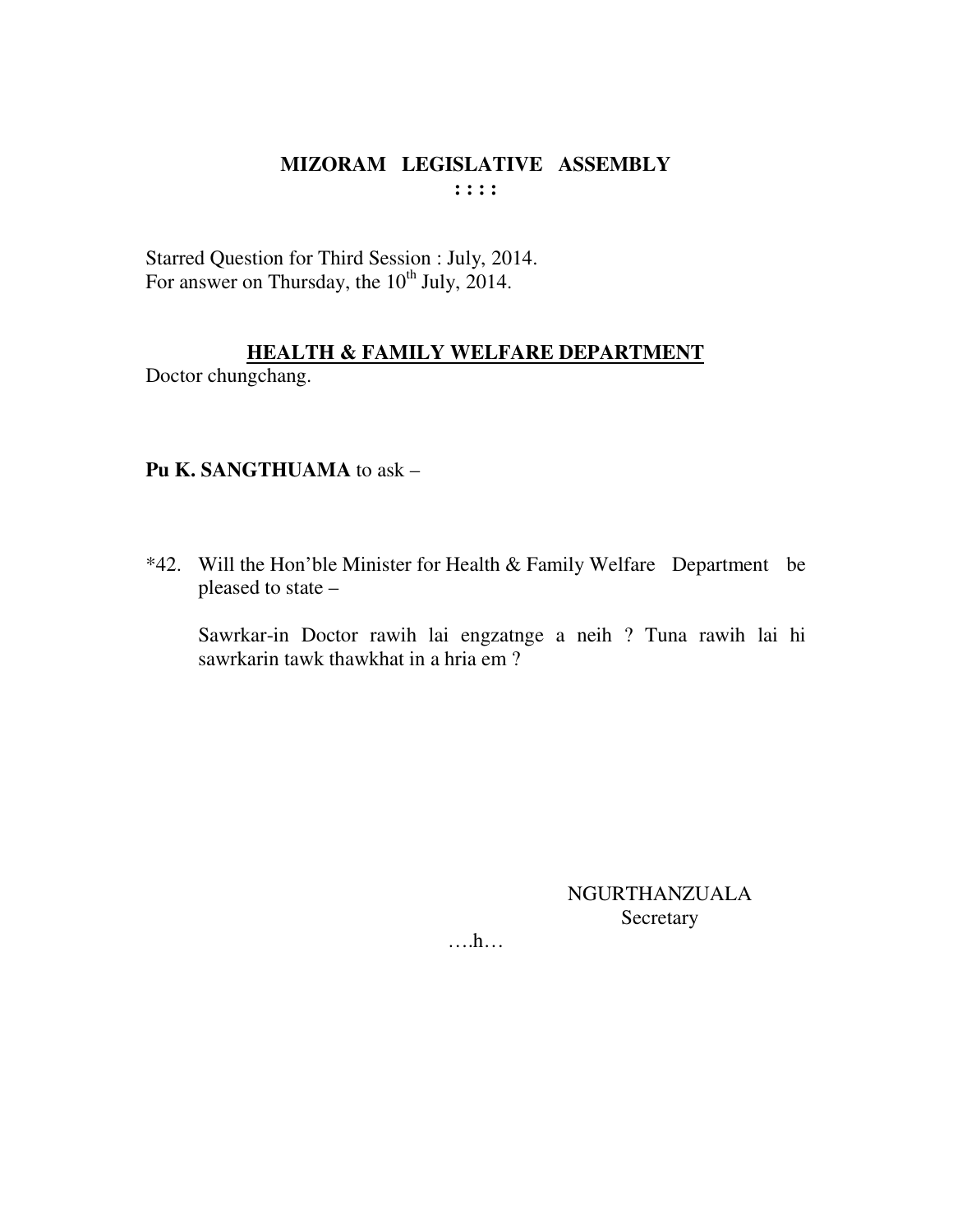Starred Question for Third Session : July, 2014. For answer on Thursday, the 10<sup>th</sup> July, 2014.

# **URBAN DEVELOPMENT & POVERTY ALLEVIATION DEPARTMENT**

Mizoram State Election Commissioner chungchang.

Pu LALRUATKIMA to ask -

- \*43. Will the Hon'ble Minister for Urban Development & Poverty Alleviation Department be pleased to state  $-$ 
	- Mizoram State Election Commissioner thar ruat a ni dawn em? a)
	- $b)$ Dawn nise engtikah nge ruat anih ang?

NGURTHANZUALA Secretary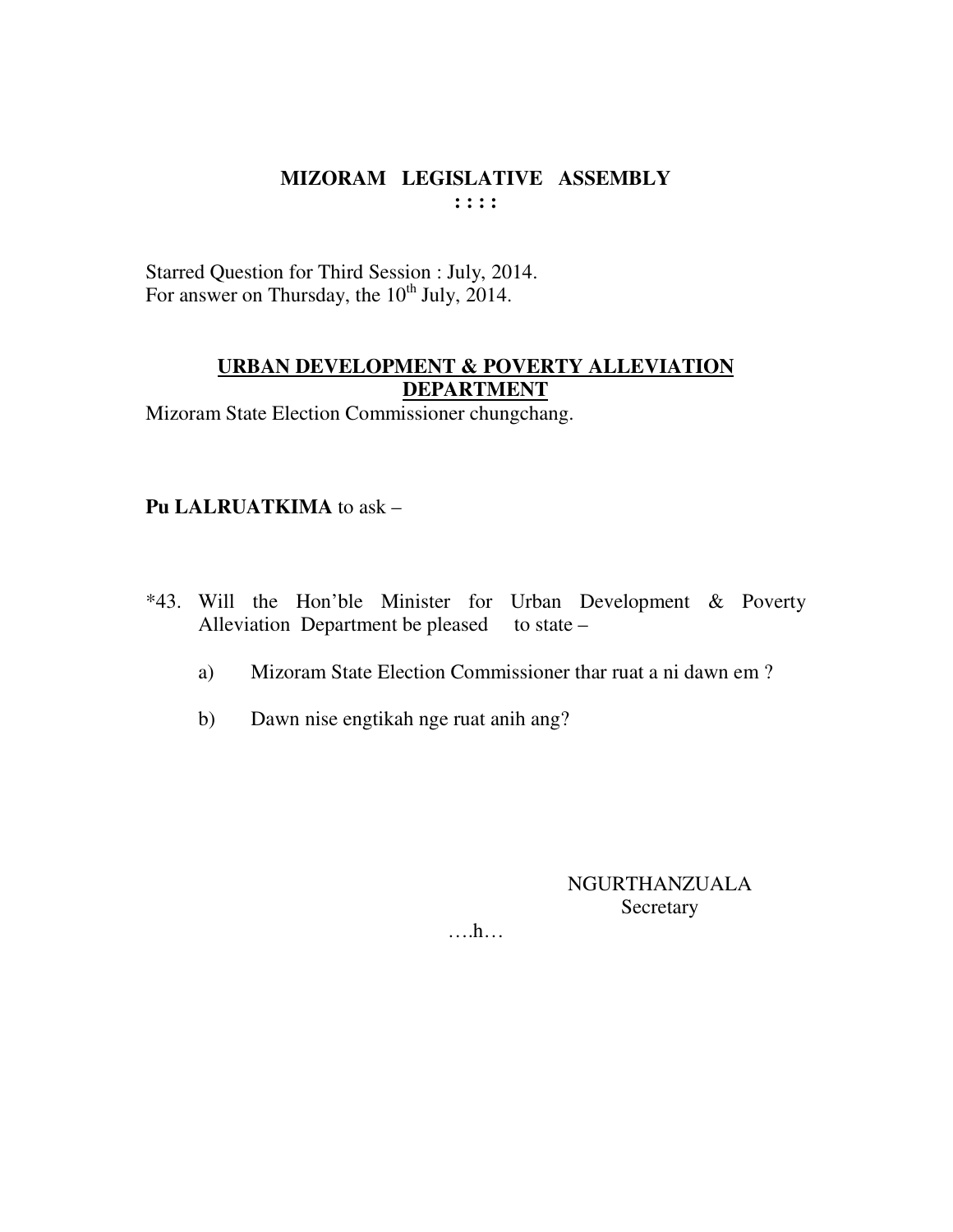Starred Question for Third Session : July, 2014. For answer on Thursday, the  $10^{th}$  July, 2014.

#### **FOOD, CIVIL SUPPLIES & CONSUMER AFFAIRS DEPARTMENT**

Gas leh buhfai chungchang.

#### **Dr. K. BEICHHUA** to ask -

\*44. Will the Hon'ble Minister for Food, Civil Supplies & Consumer Affairs Department be pleased to state-

 Gas leh buhfai harsatna kan hmachhawn mek hi, engtinnge Sorkar hian sutkian a tum ?

> NGURTHANZUALA Secretary.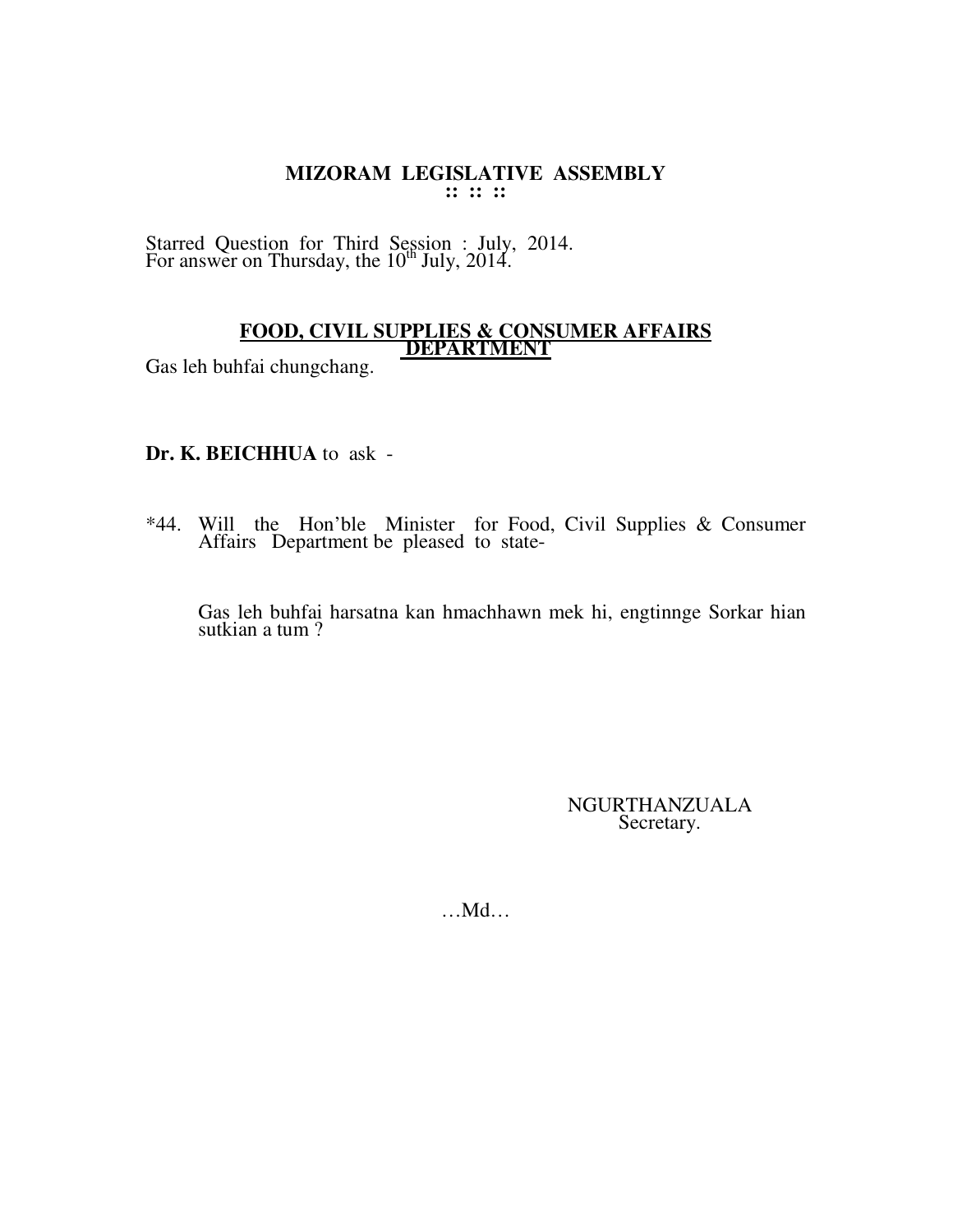Starred Question for Third Session : July, 2014. For answer on Thursday, the  $10^{th}$  July, 2014.

# FOOD, CIVIL SUPPLIES & CONSUMER AFFAIRS **DEPARTMENT**

F.C.I Godown chungchang.

#### Pu K. SANGTHUAMA to ask -

\*45. Will the Hon'ble Minister for Food, Civil Supplies & Consumer Affairs Department be pleased to state -

F.C.I Godown Ramrikawn a mi hi Sawrkarin sawn tumna a nei  $em?$ 

> **NGURTHANZUALA** Secretary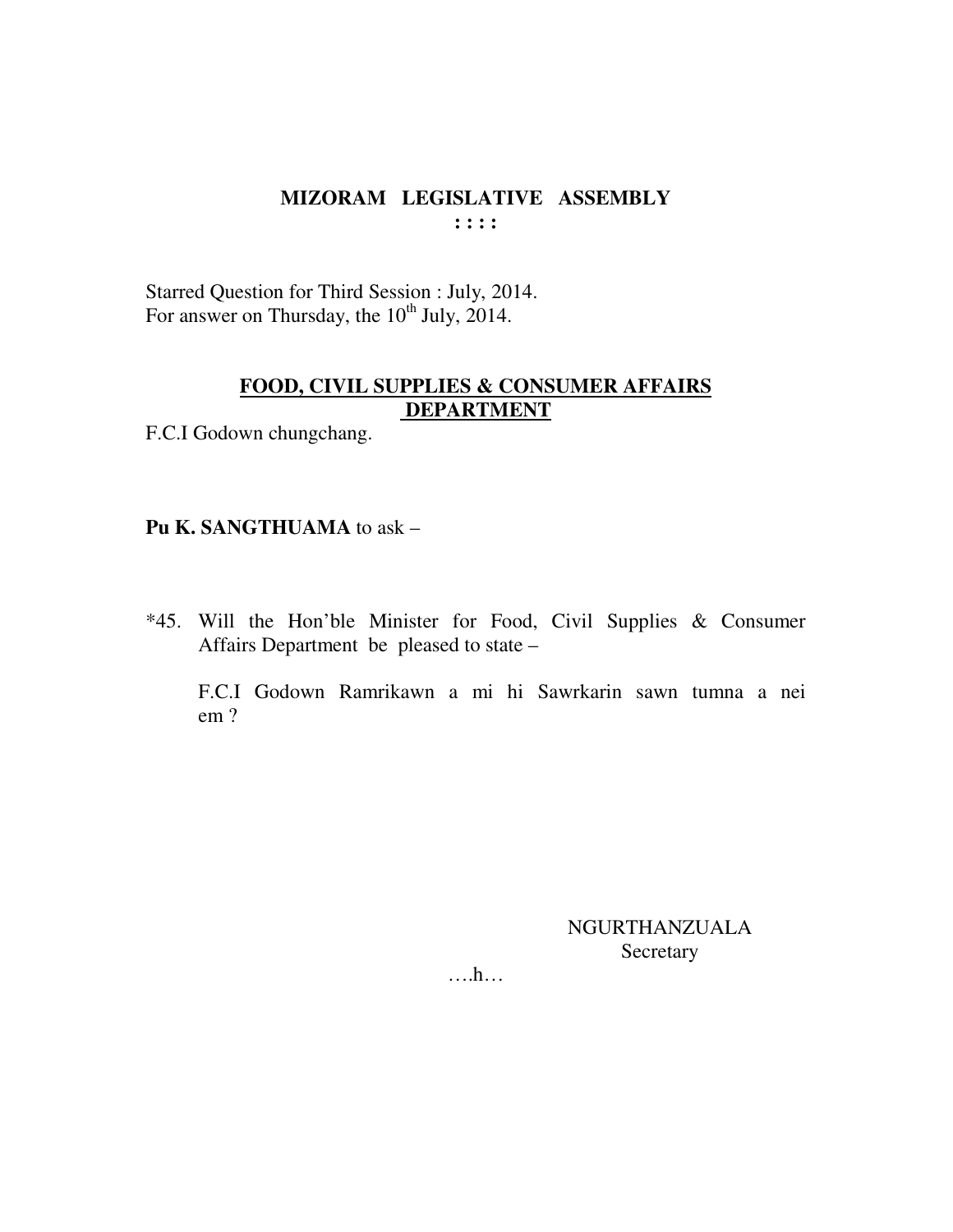Starred Question for Third Session : July, 2014. For answer on Thursday, the 10<sup>th</sup> July, 2014.

### RURAL DEVELOPMENT DEPARTMENT

NREGS chungchang.

#### Pu K. SANGTHUAMA to ask -

\*46. Will the Hon'ble Minister for Rural Development Department be pleased to state -

Niza inhlawhna (NREGS) a material component V.C hnen a 20% pek thin kha chhunzawm a la ni em?

> **NGURTHANZUALA** Secretary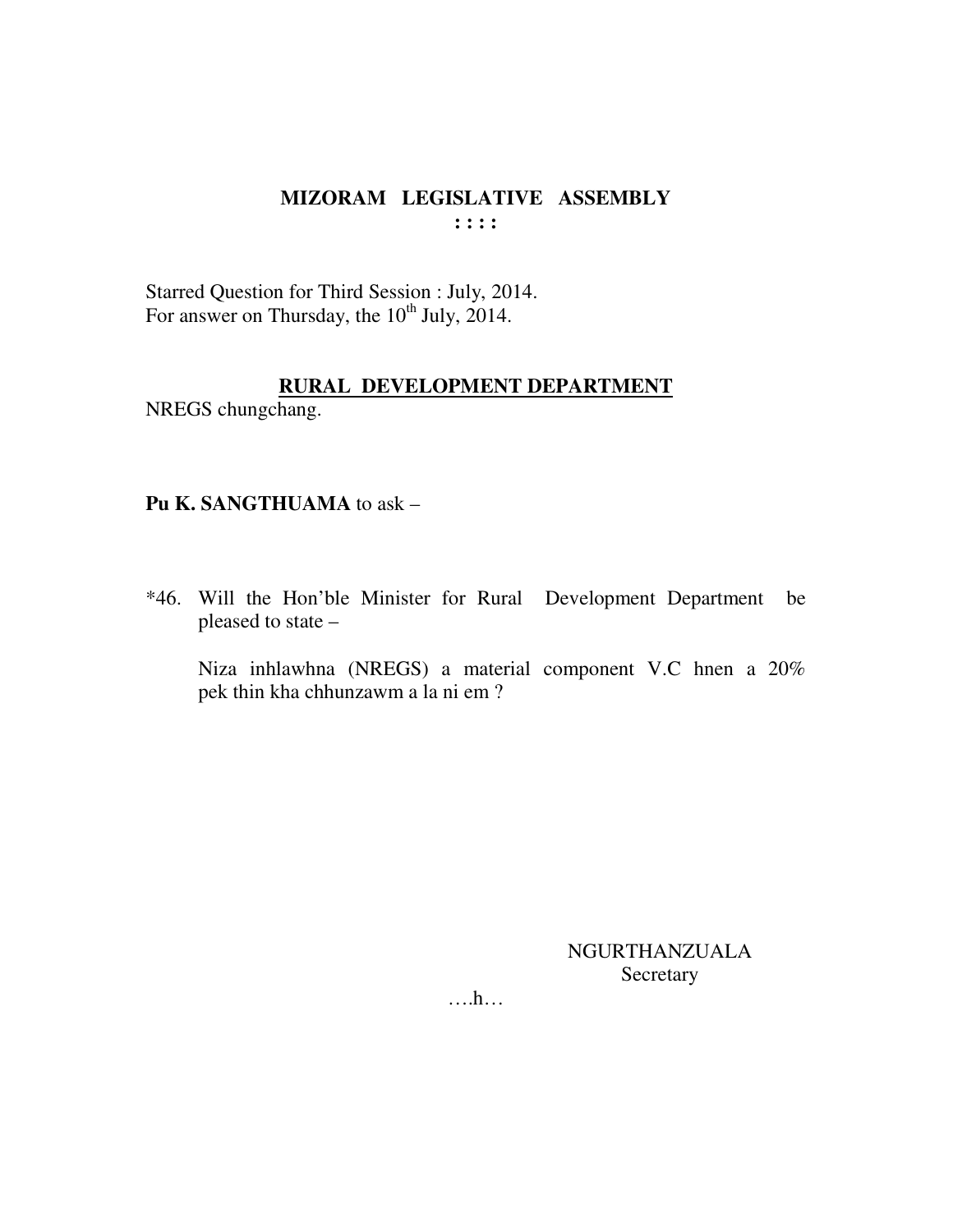# MIZORAM LEGISLATIVE ASSEMBLY

 $: : : :$ 

Starred Question for Third Session : July, 2014.<br>For answer on Thursday, the 10<sup>th</sup> July, 2014.

# POWER & ELECTRICITY DEPARTMENT

ISPAT Lengte-a power pek chungchang

# Er. LALRINAWMA to ask -

\*47. Will the Hon'ble Minister for Power & Electricity Department be pleased to state -

ISPAT Lengte-ah khuan tun dinhmunah Power engzat nge pek a nih?

**NGURTHANZUALA** Secretary

 $...Z...$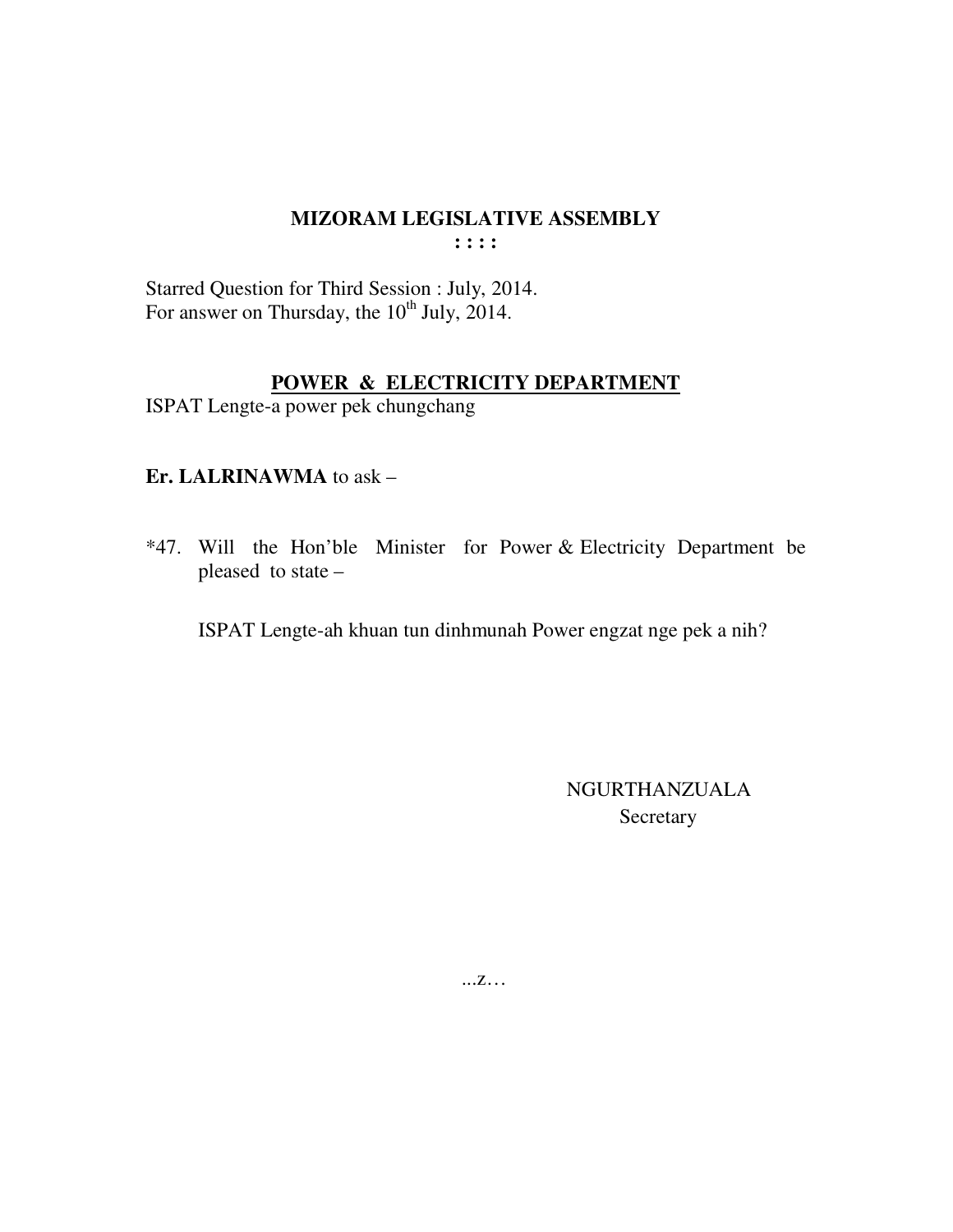Starred Question for Third Session : July, 2014. For answer on Thursday, the  $10^{th}$  July, 2014.

#### **HEALTH & FAMILY WELFARE DEPARTMENT** Lunglei Civil Hospital chungchang.

#### **Dr. K. BEICHHUA** to ask -

- \*48. Will the Hon'ble Minister for Health & Family Welfare Department be pleased to state
	- a) Lunglei Civil Hospital-ah I.C.U. nei tura hma lakna a awm em ?
	- b) Hnimhlum khawl hlui tak kum 14 a upa saw a thar lei tumna a awm em ?

NGURTHANZUALA Secretary.